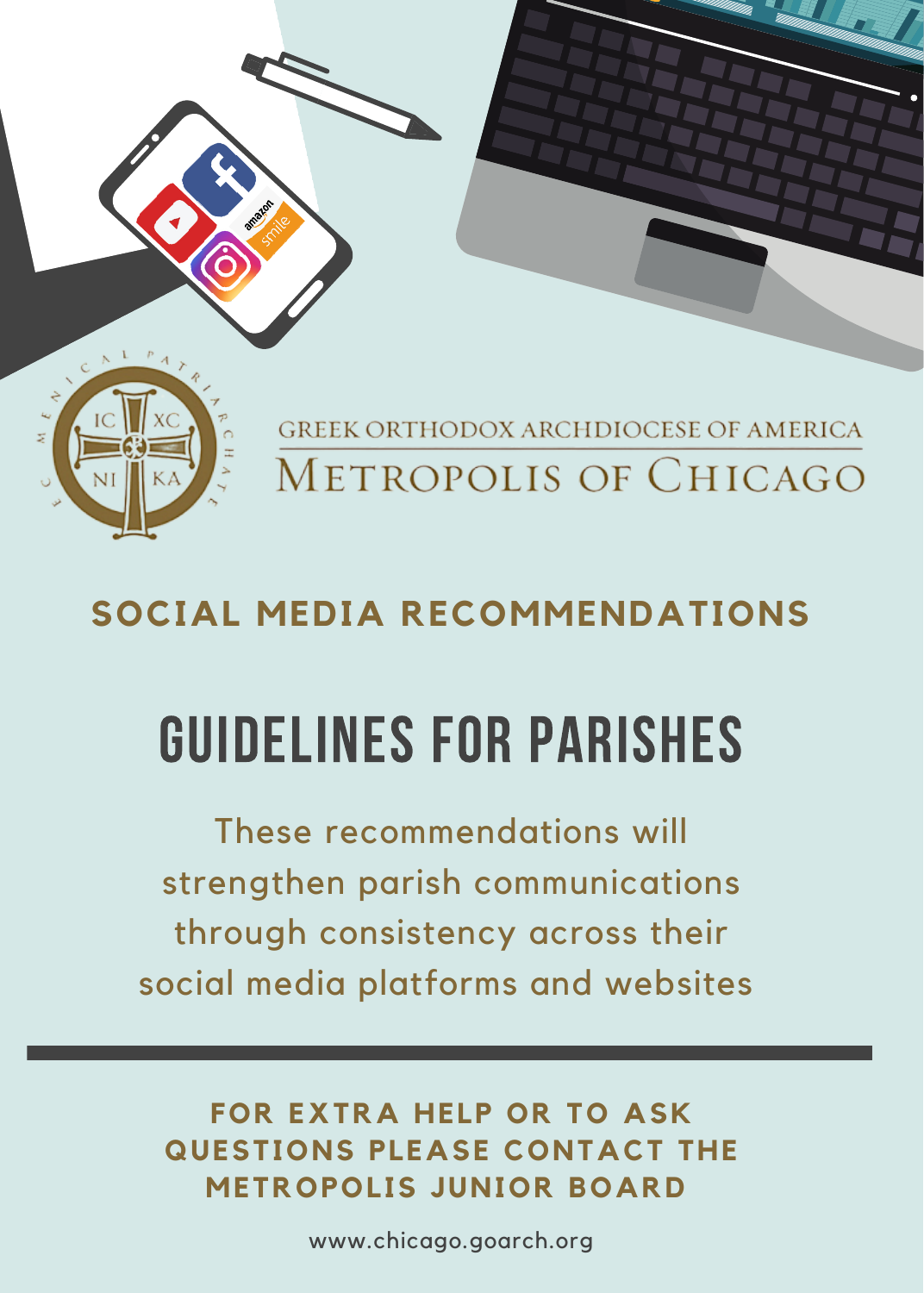## SOCIAL MEDIA RECOMMENDATIONS:

- **Link** all social media platforms together 1.
- **Share** relevant Metropolis of Chicago and Greek 2. Orthodox Archdiocese of America events, announcements, etc.
- 3. Create an attractive website using the **templates** available from GOARCH ([www.templates.goarch.org\)](https://www.goarch.org/)
- 4. Make donation portals **easy** to navigate (Ex: PayPal, Venmo, Zelle, Tithely, Vanco, etc.)
- **Advertise** service times on all social media 5. platforms
- 6. Link the **festival page** to the parish Facebook page
- 7. Keep all handles on social media sites **consistent (**Ex: If your handle on Intagram is @HTGOC, that should be your handle on YouTube, Facebook, Twitter, Instagram, etc.)
- 8. Ensure parish Facebook profile is a **page**, not a group
- Advertise partnerships with local **universities** 9.
- 10. On-board an *intern* to assist with social media
- 11. Recognize the parish page by "tagging" or **"locating"** it in parish group posts (Ex: YAL)
- 12. Establish **live streaming** platform(s) for services (Ex: Facebook, YouTube, Instagram, etc.)
- 13. Set up an **Amazon Smile** account